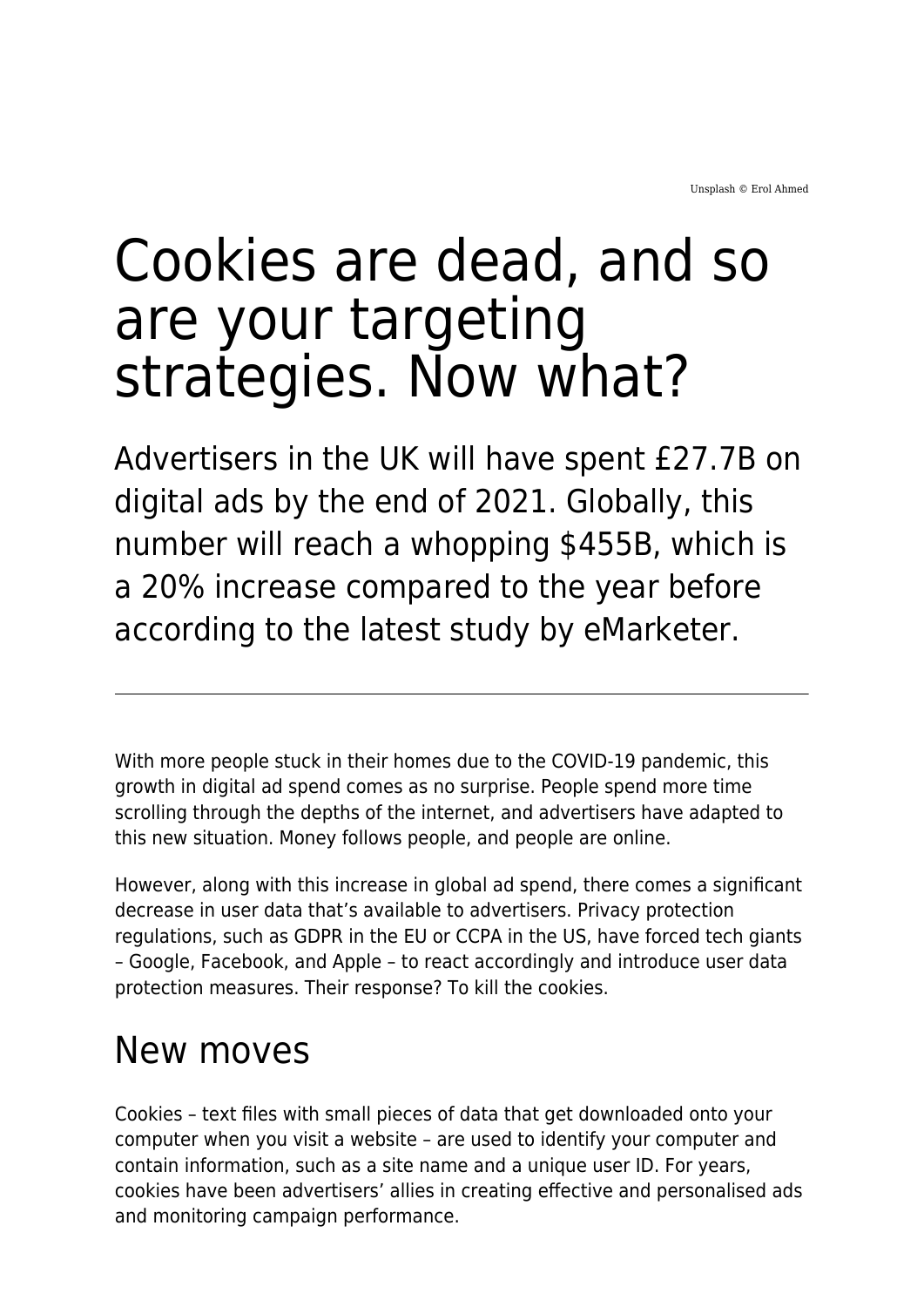Google [announced](https://blog.google/products/chrome/updated-timeline-privacy-sandbox-milestones/) that it will remove third-party cookies from Chrome by 2023 as part of their 'Privacy Sandbox' initiative. This rather controversial decision wasn't taken lightly by many, including the UK Competition and Markets Authority (CMA) that [called Google out](https://www.gov.uk/cma-cases/online-platforms-and-digital-advertising-market-study), seeing this as an excuse to gain even more unilateral control over user data and reduce ad spend transparency.

For digital advertisers, the removal of cookies is just the beginning of a much larger issue – a total puzzlement about their ad performance and how their money is being spent.

Currently, if your digital ad performance drops, both Facebook and Google would recommend you increase your ad spend by as much as 80-120%. With the removal of third-party cookies, advertisers would lose their last chance to validate whether their ad budget was spent on the right audience and whether increasing ad spend would render the desired results.

That's what CMA has concluded in their latest *market study*. "By restricting independent verification of their own inventory, Facebook and Google have engineered a degree of opacity into the buying and selling of their own advertising inventory," the study states. "Advertisers feel that they have no choice but to rely on the information provided by Google and Facebook."

For this reason, there's an urgent need for a privacy-friendly compromise.

## What's the alternative to cookies?

One of the alternatives [to cookies](https://www.maddyness.com/uk/2021/05/05/the-publisher-marketplace-finding-hope-in-a-cookieless-world/) could be location scoring for digital ads that would combine digital signals – such as clicks, impressions, and conversions – with real-world variables like geography, demographics or traffic.

For example, by using geo-mapping and geospatial analytics, a single digital campaign that would usually target a large geographical area would get split and target many smaller areas instead. Each of the targeted areas would produce its own performance results while holding its own score based on realworld variables.

Such an approach could allow advertisers to access ad performance data, validate their ad spend, and optimise their campaigns accordingly. In other words, this might be the way to solve the lack of transparency that advertisers are to face in the post-cookies era.

In early 2021, Boston Consulting Group's research forecasted that geospatial data are about to play a central role in enabling new value propositions in different industries. This includes the advertising industry, when location intelligence might become an essential element for personalising customer